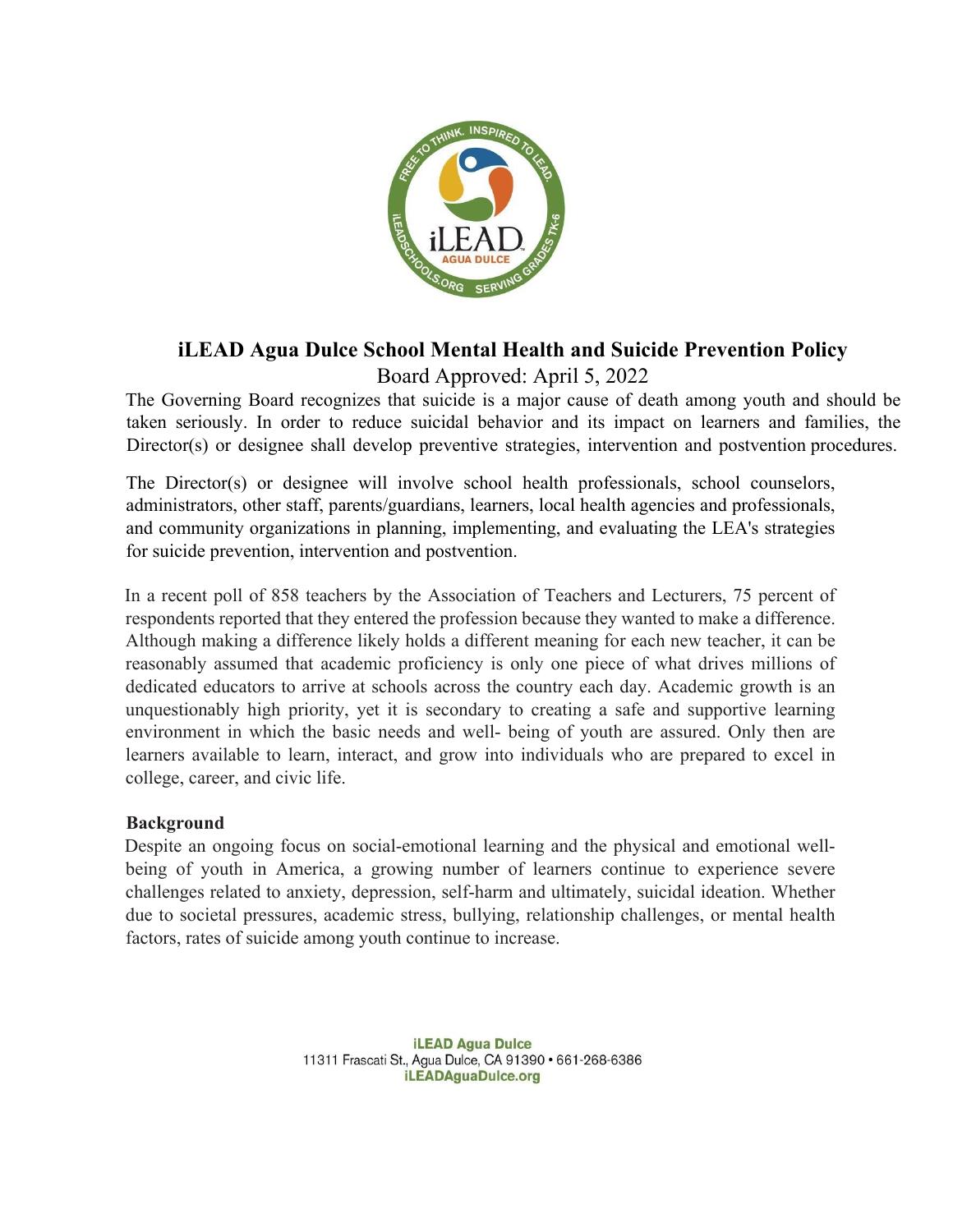According to the Center for Disease Control, suicide is now the second leading cause of death for youth between the ages of 10 and 24, and results in approximately 4,600 lives lost each year (CDC, 2015, 2016). The number of learners who have survived suicide attempts is also staggering. Data indicates that for every youth suicide that occurs, there have been nearly 34 attempts resulting in approximately 157,000 youths who receive medical care for self-inflicted injuries in hospitals across the country each year. A nationwide survey of learners in grades 9– 12 in public and private schools in the United States found that 16 percent of learners reported seriously considering suicide, 13 percent reported creating a plan, and 8 percent reporting trying to take their own life in the 12 months preceding the survey (CDC, 2015).

Suicide affects all youth groups, but some groups are at higher risk than others. Males are more likely than females to die from suicide. Of the reported suicides in the 10 to 24 age group, 81 percent of the deaths were males and 19 percent were females. However, females are more likely to report attempting suicide than males. Cultural variations in suicide rates also exist, with Native American/Alaskan Native youth having the highest rates of suicide-related fatalities. A nationwide survey of learners in grades 9-12 in public and private schools in the U.S. found Hispanic youth were more likely to report attempting suicide than their black and white, non-Hispanic peers. Studies have also shown that lesbian, gay, bisexual, transgender and questioning (LGBTQ) youth are up to four times more likely to attempt suicide than their non-LGBTQ peers. (El Dorado SELPA Mental Health Guideline Manual)

With those statistics in mind, a nationwide survey conducted by The Jason Foundation indicated that the number one person that a learner would turn to when trying to help a friend at-risk of suicide is a teacher and there is no greater opportunity to make a difference than by providing the life-saving support a learner requires. Therefore, it is imperative that teachers and other school personnel be equipped with the knowledge and skills needed to effectively assist learners at risk of suicide.

#### **Prevention**

According to the Suicide Prevention Resource Center, the best way to prevent suicide is through a comprehensive approach that utilizes school-wide prevention to promote emotional wellbeing and connectedness among all learners. Each school will be provided a comprehensive Mental Health and Wellness procedural guidebook for assistance in taking preventive measures and establishing program to address existing law which requires the governing board or body of a county office of education, school district, state special school, or charter school that serves pupils in grades 7 to 12, inclusive, to, before the beginning of the 2017–18 school year, adopt a policy on pupil suicide prevention, as specified, that specifically addresses the needs of highrisk groups.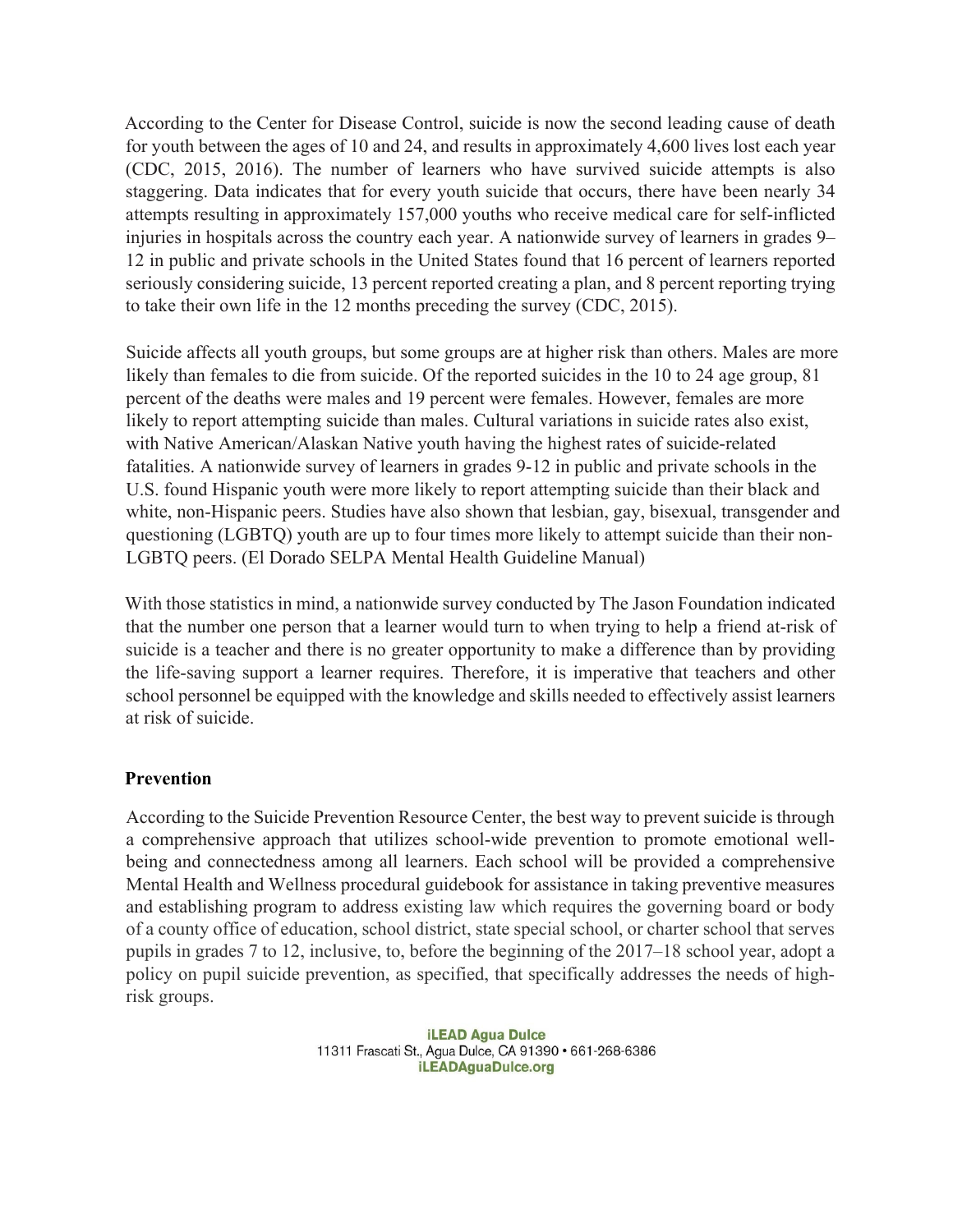Existing law requires the Superintendent of Public Instruction to send a notice to each middle school, junior high school, and high school that encourages each school to provide suicide prevention training to each school counselor, provides information on the availability of certain suicide prevention training curriculum, informs schools about certain suicide prevention training, and describes how a school might retain those service. At the onset of the school year, LEA with grades 7-12 will issue identification cards with printed stickers of telephone number for a suicide prevention hotline and crisis text line (SB 972).

As outlined by AB 2246, it is essential that all learners and personnel are knowledgeable in how to identify learners who may be at risk for suicide, as well as confidently know how to get help. Also, as outlined in AB 1436, the LEA will require educational psychologist to complete suicide prevention training assessments, treatment, and management. In addition, the LEA will review their policies on learner prevention every five years and update the policies if necessary (AB 2639). The LEA must be prepared to respond when a suicide attempt or death occurs. LEA will have procedures ready to notify pupils, parents, or guardians at least twice a year (AB 2022). The LEA will be required to disseminate brochures (Back-to-School- August to September and Open-House-April-June) how to access learners mental health services on campus or in the community.

## **Instruction**

Suicide prevention strategies may include, but not be limited to, efforts to promote a positive school climate that enhances learners' feelings of connectedness with the school and is characterized by caring staff and harmonious interrelationships among learners. Programs such as; PBIS, Love and Logic, Restorative Justice Practice, ALICE Safe-school and MindUp Curriculum will be used as a first tiered level of intervention to address non-emergency behaviors and establish strong social emotional support addressing learner's behaviors.

The LEA's focus on Social Emotional learning supports the development of problem-solving skills, coping skills, and self-esteem. Suicide prevention instruction shall be incorporated in the secondary grades and foundational programs in building emotional grit will be incorporated in the primary level curriculum in assisting learners from the foundational ages with resource emotional support tools. Such instruction shall be aligned with state content standards and shall be designed to help learners analyze signs of depression and self-destructive behaviors, including potential suicide, and to identify suicide prevention strategies.

The Director(s) or designee may offer parents/guardians education or information which describes the severity of the youth suicide problem, the LEA's suicide prevention curriculum, risk factors and warning signs of suicide, basic steps for helping suicidal youth, and/or school and community resources that can help youth in crisis.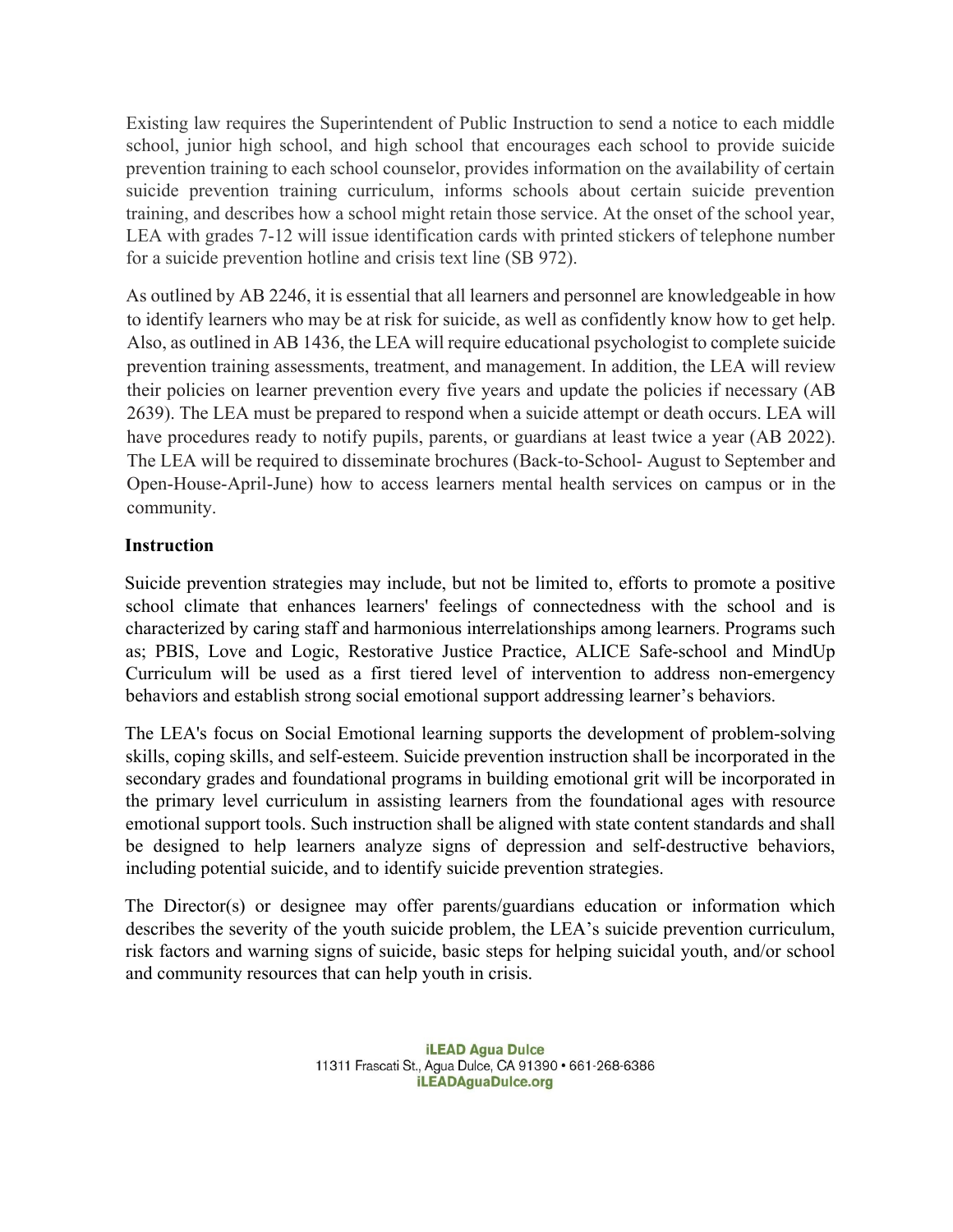# **Teaching and Reinforcing Social-Emotional and Life Skills**

To promote the well-being of learners and the development of their sense of self by teaching them the necessary skills required to be successful in life. Schools should:

- 1. Incorporate within their Local Control Accountability Plan strategies for the development of social emotional character functions such as mind set, grit and selfefficacy.
- 2. Provide learners opportunities to practice learned skills, advocate among their peers, and have leadership opportunities in the school and community.
- 3. Help learners understand the link between physical fitness, good health practices, positive body image, and self-esteem.
- 4. Incorporate opportunities to build social-emotional skills within the Health and Physical Education curriculum.

## **School-wide Screening and Early Identification of Problems**

In order to prevent the escalation of social-emotional problems, schools should have methods and procedures for screening and early identification of behavioral problems. Schools should promote early identification by:

- 1. Conducting mental health assessments of learners for trauma, Adverse Childhood Experiences (ACES) and other chronic health conditions and develop treatment interventions specific to the severity of their co-occurring mental health needs.
- 2. Developing and implementing a strategic plan for identification of learners with chronic health conditions (such as asthma, diabetes, and obesity) that are known to have cooccurring social-emotional issues.
- 3. Establishing a Multi-Tiered Support System Team as a means for identifying learners needing support, delivering of services (triage), monitoring, and evaluating the effectiveness of support services.
- 4. Establishing a Learner Success Team (SST) as a vehicle for the development of intervention strategies, individual case management, coordination, and implementation of school and community resources.
- 5. Helping staff become more aware of behaviors and health conditions that may require mental health or medical interventions and/or support.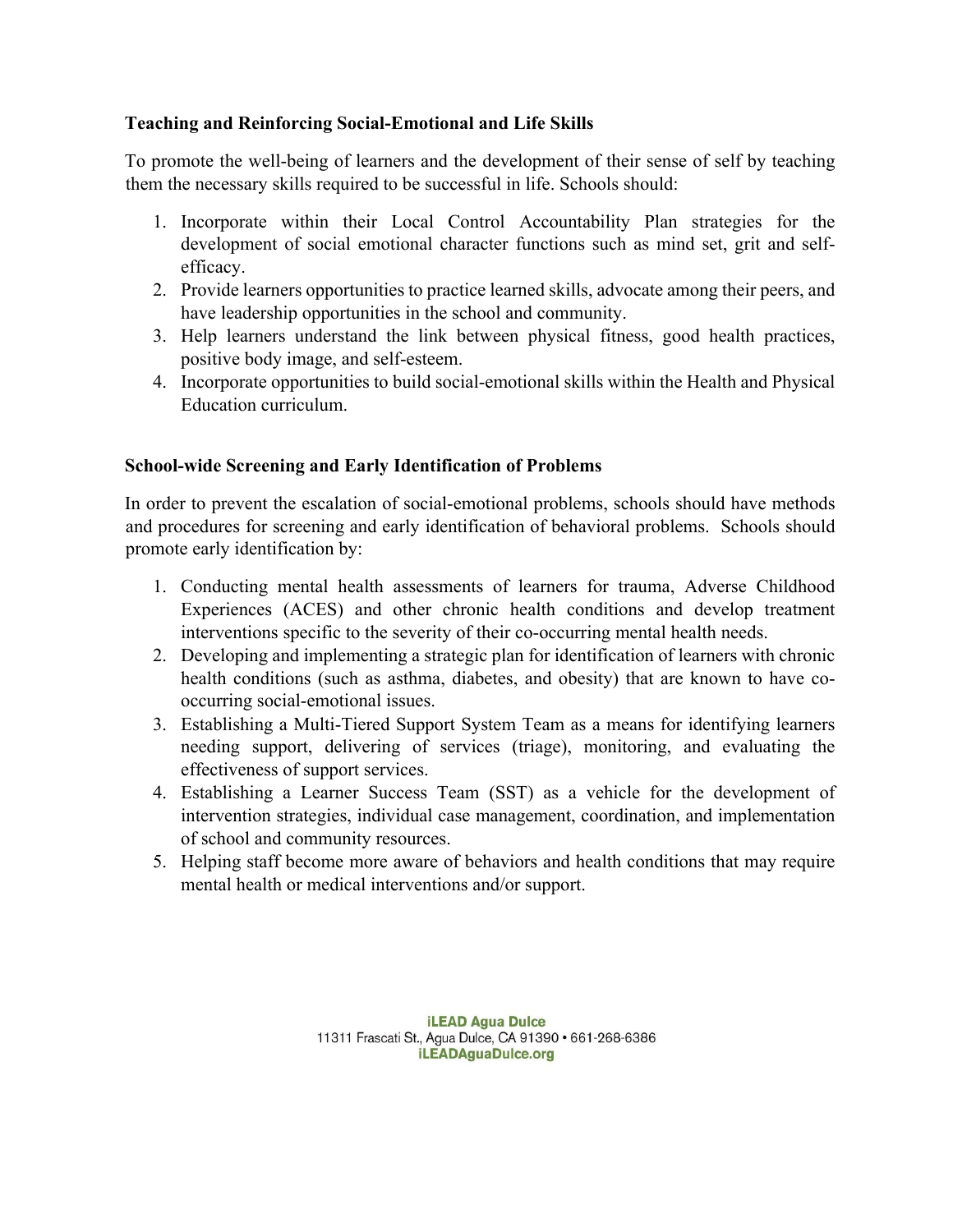### **Staff Development**

Suicide prevention training for staff shall be designed to help staff identify and respond to learners at risk of suicide. The training shall be offered under the direction of a LEA's counselor/psychologist and/or in cooperation with one or more community mental health agencies and may include information on:

1. Research identifying risk factors, such as previous suicide attempt(s), history of depression or mental illness, substance use problems, family history of suicide or violence, feelings of isolation, interpersonal conflicts, a recent severe stressor or loss, family instability, and other factors.

2. Warning signs that may indicate suicidal intentions, including changes in learners' appearance, personality, or behavior.

3. Research-based instructional strategies for teaching the suicide prevention curriculum and promoting mental and emotional health.

4. School and community resources and services.

5. LEA procedures for intervening when a learner attempts, threatens, or discloses the desire to commit suicide.

6. The LEA will have established clear protocol through staff development and procedures put in place in contacting the Mental Health teams available locally when hospitalization may be a need. In addition, procedures for reenter of schools and progress monitoring will be followed for success reunification of the learner and to maintain the safety of the other learners.

# **Building Awareness**

Twice during the school year; the school will disseminate informational brochures with resources that include tips on suicide prevention-knowing the warning signs, hotline numbers, and various community resources available within their community of outside additional mental health resources. In addition to the brochures, for learners in grades 7-12, a sticker of suicide and help hotline will be placed on every learner's ID card given to them at the commencement of the school year or when enrolled in the school as part of the welcome packet.

As part of the outreach for awareness, we will take due diligence in reaching out to parents and learners through the various means of social network in disseminating resources for mental health wellness. Mental health articles, resources, and tips will be placed on iLEAD's social media, website and parent newsletters and Parents Newsletters.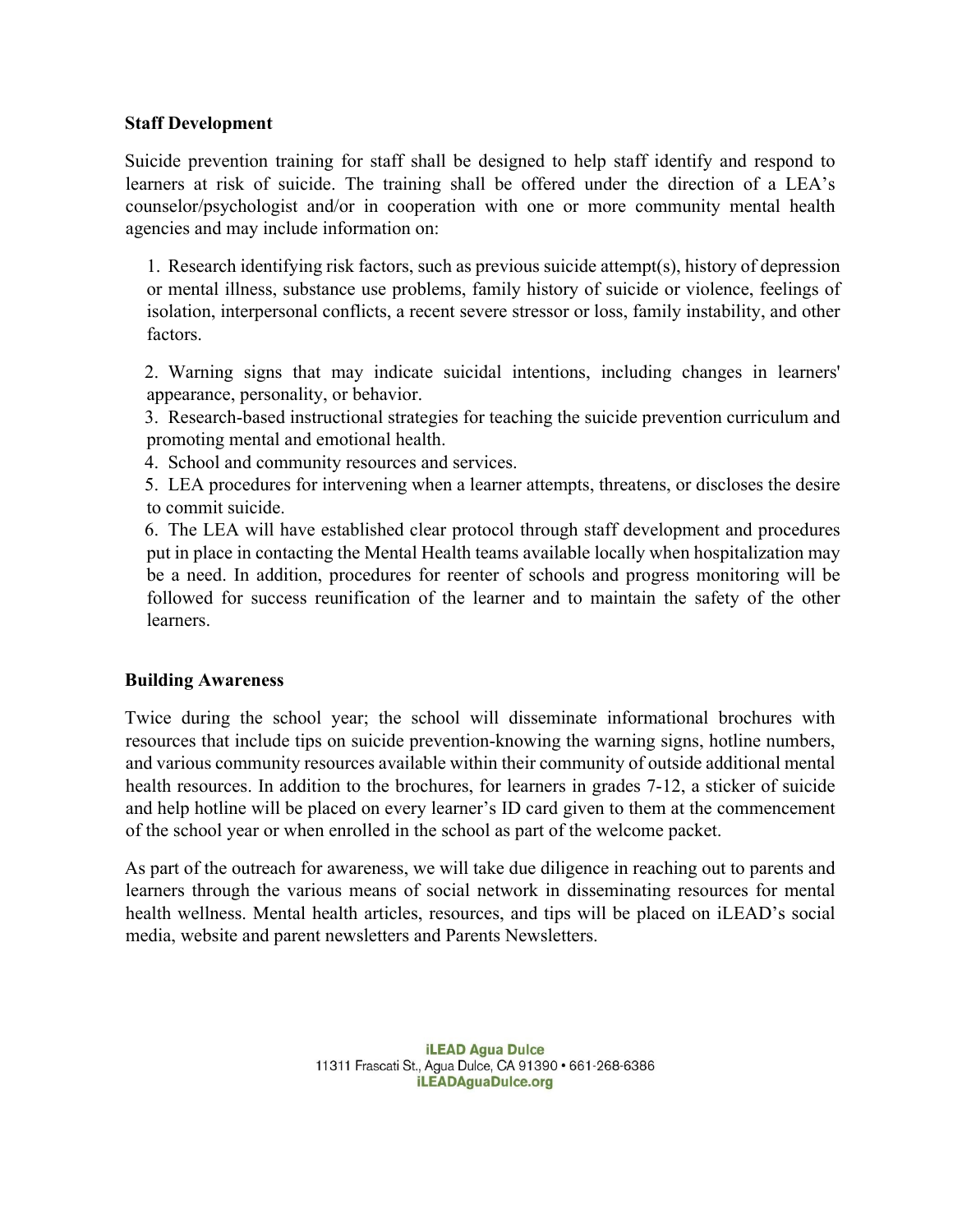#### **Intervention**

Whenever a staff member suspects or has knowledge of a learner's suicidal intentions, he/she shall promptly notify the director, school psychologist or school counselor. The school psychologist or school counselor shall complete an assessment to determine the learner's risk level. The director, school psychologist, or school counselor shall notify the student's parents/guardians as soon as possible and may refer the learner to mental health resources in the school or community.

Learners shall be encouraged to notify a facilitator, director, school psychologist, counselor, or other adult when they are experiencing thoughts of suicide or when they suspect or have knowledge of another learner's suicidal intentions.

The Director(s) or designee shall establish crisis intervention procedures to ensure learner safety and appropriate communications in the event that a suicide occurs or an attempt is made on campus or at a school-sponsored activity.

#### **Comprehensive Learner Support Programs**

The school will develop programs to offer comprehensive learner support that addresses learner achievement, attitude (behavior), and attendance utilizing established screening and early identification processes. The Student Support Department in collaboration with the director and the Maker Staff Development Team will provide a variety of programs, services and strategies to increase learner attendance and implement evidenced based strategies for school dropout prevention and re-entry; including early identification of at-risk youth, intensive case management, support for transitions, enrollment in appropriate educational programs, and parent engagement. Learner Support Services supports learners and families including providing direct, individual, and family counseling; visiting learners' homes to exchange information and collaborating with school officials and community agencies. Every school shall have a formal, written, proactive Attendance and Dropout Prevention Plan. E.C. 48340 encourages school districts to adopt learner attendance policy based on the active involvement of parents/guardians, learners, teachers, administrators, other school personnel and community members. The Director shall designate an Attendance and Dropout Prevention Team SART/SARB and convene with them at least twice a year to develop, review and implement a school-wide Attendance and Dropout Prevention Plan. This plan shall be incorporated in the Coordinated Safe and Healthy School Plan for the school.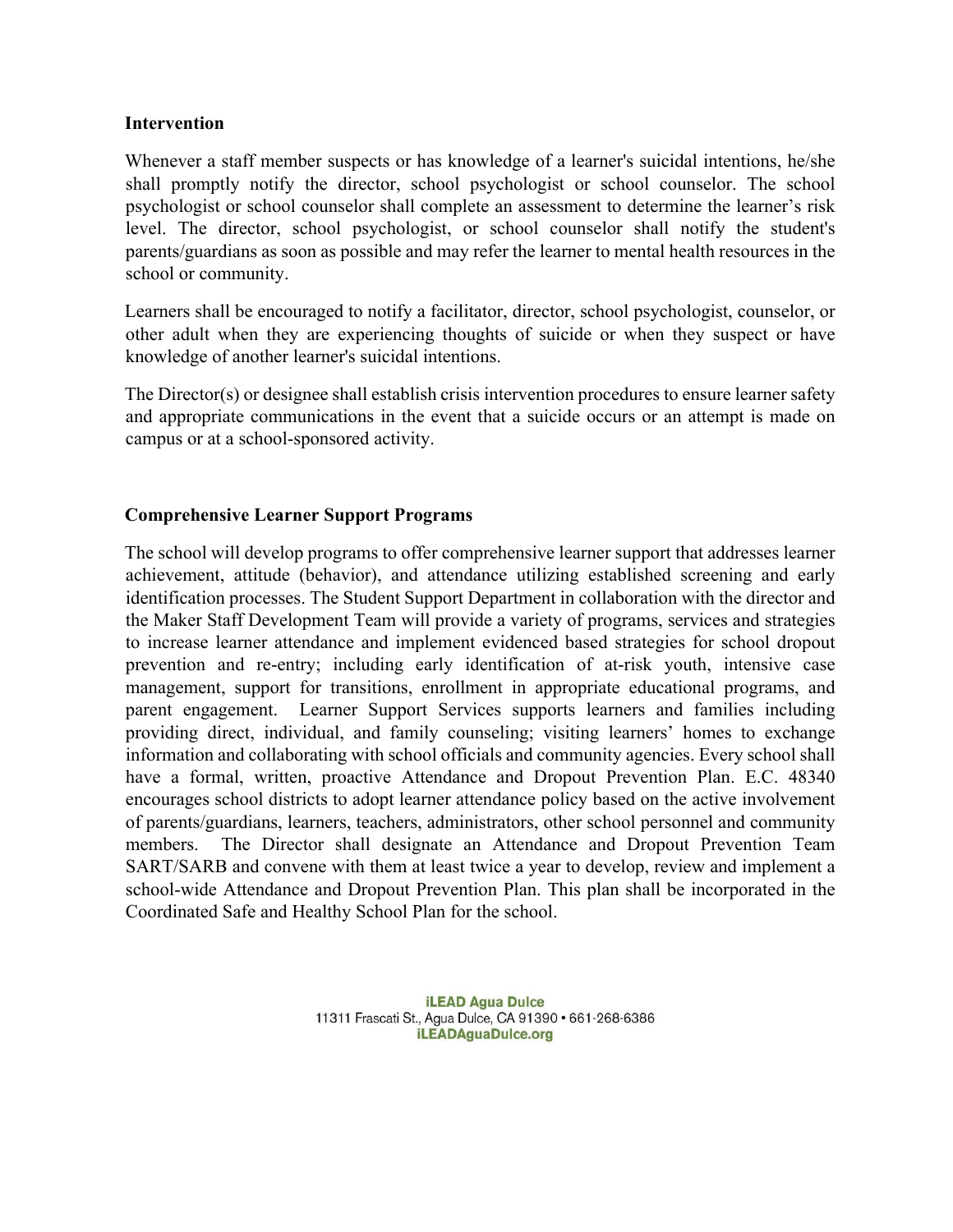Programs should offer both specific and targeted, intensive interventions that may include strategies, programs, and services such as:

- 1. Utilizing credentialed Pupil Personnel Services (PPS) staff in the design, implementation, and coordination of universal prevention programs such as Love and Logic, Restorative Justice Practices, PBIS*,* targeting school and classroom-wide systems for all learners, facilitators and other community stakeholders.
- 2. Utilizing existing funding sources, including LCCF the development and maintenance of comprehensive Multi-Tiered Support System (MTSS) programs to promote a safe school climate and enhance academic achievement.
- 3. Using community-based resources to supplement learner support services.
- 4. Implement intervention programs to provide early detection and intervention for learners in primary and middle schools as a method for preventing moderate-to-serious emotional and behavioral problems.
- 5. Providing professional staff such as our counselors, BCBA, and psychologist in development of our facilitative staff capacity with support services about the preventive and therapeutic benefits.
- 6. Educating all professionals about the comprehensive mental health resources available via iLEAD SCHOOLS, universal, targeted and intensive services.
- 7. Maintaining active crisis intervention teams having at least two staff members who are trained through Non-Violent Crisis Intervention Prevention at the school.

# **Coordination of School and Community Resources**

In order to ensure every learner meets his or her potential, schools must have clearly developed systems to coordinate and provide support to all learners. Schools must have clearly defined teams in place and participate in community-based partnerships to meet the individual needs of learners who are struggling with academic, attitude (behavior), or attendance problems.

Using community and school resources, schools should provide coordinated support efforts to learners and families by:

- 1. Utilizing community resources such family focus centers, SELPA, regional and other outreach centers services that promote learner wellness.
- 2. Participating on local Resource Coordinating Councils.
- 3. Collaborating with Organizational Facilitators to foster the development of community relationships.
- 4. Having systematic documentation processes that clearly define and communicate the prevention and intervention efforts attempted on behalf of individual learners.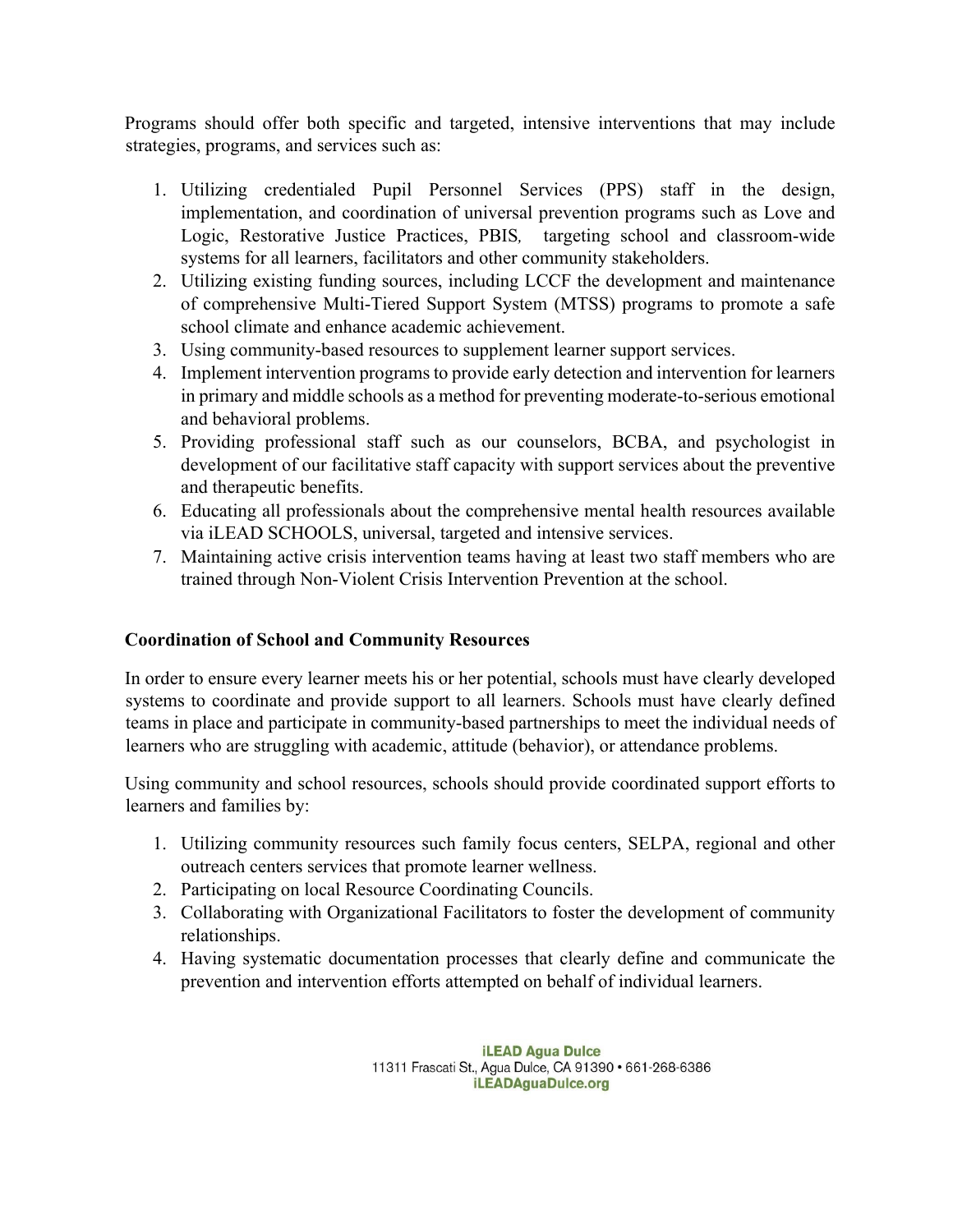- 5. Developed/refine methods such as the ILPs to articulate learner academic, social, and emotional needs and supports across grade levels and during transitions between schools, grades and to post-secondary programs.
- 6. Promoting and enhancing mental health consultations with facilitators, directors, and other support services personnel.
- 7. Promoting and expanding mental health providers at school-base.
- 8. Assuring that support service personnel have consistent opportunities to communicate and collaborate to ensure the best use of available resources and delivery of service.

# **Postvention**

In the event that a suicide occurs or is attempted on campus, the Director or designee shall follow the crisis intervention procedures contained in the school safety plan. After consultation with the Director(s) or designee and the learner's parents/guardians about facts that may be divulged in accordance with the laws governing confidentiality of learner record information, the Director(s) or designee may provide learners, parents/guardians, and staff with information, counseling, and/or referrals to community agencies as needed. School staff may receive assistance from school counselors or other mental health professionals in determining how best to discuss the suicide or attempted suicide with learners.

The Director or designee shall implement procedures to address learners' and staff's grief and to minimize the risk of imitative suicide or suicide contagion. He/she shall provide learners, parents/guardians, and staff with information, counseling, and/or referrals to community agencies as needed. School staff may receive assistance from school counselors or other mental health professionals in determining how best to discuss the suicide or attempted suicide with learners.

Any response to media inquiries shall be handled by the LEA-designated spokesperson who shall not divulge confidential information. The LEA's response shall not sensationalize suicide and shall focus on the LEA's postvention plan and available resources.

After any suicide or attempted suicide by a learner, the Director(s) or designee shall provide an opportunity for all staff and others who responded to the incident to debrief, evaluate the effectiveness of the strategies used, and make recommendations for future actions.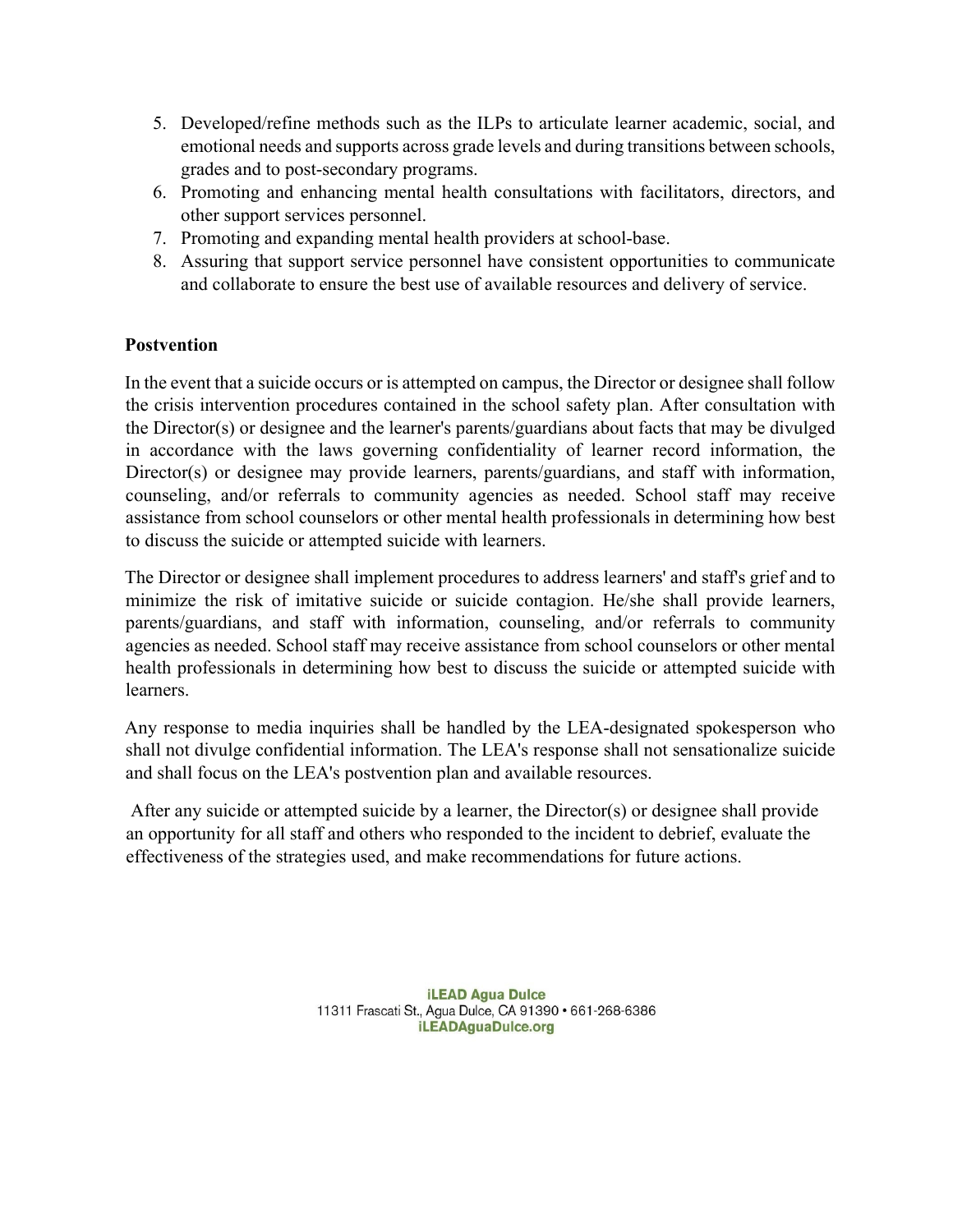# **The following are provided to assist school site in implementing components of the Agua Dulce iLEAD Mental Health Wellness Plan:**

Model Safe School- Emergency Procedures - The Safe School Plans address violence prevention, emergency preparedness, traffic safety and crisis intervention.

iLEAD California Support Counseling and Intervention Services (CIS) - The Student Support of iLEAD California provide services as needed for Crisis Counseling and Intervention, School Mental Health and is dedicated to restoring and maintaining a safe and healthy learning environment for all Learners and the facilitated staff iLEAD Schools. CIS professional counselors, psychologist as well other facilitators provide crisis response and recovery services in collaboration with law enforcements, Educational Service Centers, and community resources.

# **Resources links**: **At-Risk Student Intervention Programs**

Matrix for Guide from South Carolina to help with drop-out rate *https://www2.ed.goy/rschstat/eval/sectech/pathways2careers/AtRiskStudentGuide.pdf*

Warning Signs-FACTS: Feelings, Actions, Changes, Threats, Signs http://www.sptsusa.org/wpcontent/uploads/2015/05/FACTS Warning Signs of Suicidel.pdf

Non-Violent Crisis Prevention Intervention Training NCPI https://www.crisisprevention.com/What-We-Do/Nonviolent-Crisis-lntervention

California Teen Hotline https://teenlineonline.org/yyp/california-youth-crisis-line/

National Suicide Prevention https://suicidepreventionlifeline.org/ https://www.crisistextline.org

Get free help now: Text CONNECT to 741741 in the United States

# **PBIS Resources**

- Positive Behavioral Interventions and Supports: www.pbis.org
- School-Wide Information Systems: www.swis.org
- Association for Positive Behavior Support: www.apbs.org
- Florida's Positive Behavior Support Project: http://flpbs.fmhi.usf.edu
- PBIS World A collection of specific strategies: http://www.pbisworld.com/
- SELPA Professional Learning Catalog (PBIS trainings available)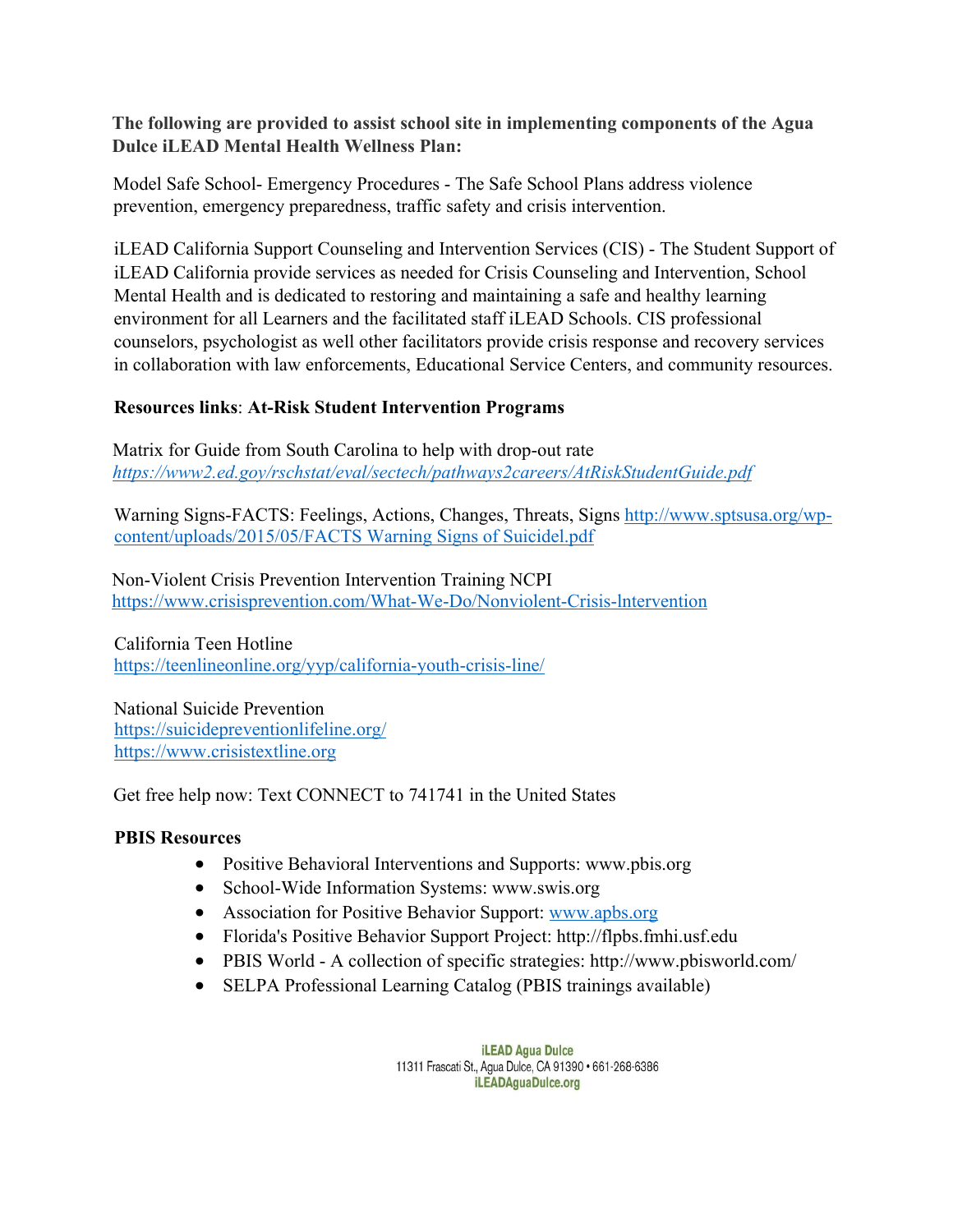- www.edcoecharterselpa.org/what-we-do/professional-learning
- http://edcoe.org/educational-services/selpa-special-education-local-planarea/professional- development

#### **The National Registry of Evidence-Based Programs and Practices (NREPP)**

NREPP is designed to provide reliable information on evidence-based mental health and substance use interventions. The purpose of NREPP is to help people learn more about available evidence-based programs and practices, and determine which of these may best meet their needs. Together with the Substance Abuse and Mental Health Services Administration (SAMHSA), NREPP is working to improve access to information on evaluated interventions and practical applications in the field (NREPP website). For more information and to access the NREPP list of evidence-based practices and programs, please visit: https:// www.samhsa.gov/nrepp

#### **School Interventions to Prevent Youth Suicide (Technical Assistance Sample)**

Author: Center for Mental Health in Schools at UCLA Date: Revised 2016 Web link: http:/Ismhp.psych.ucla.edu/pdfdocs/sampler/suicide/suicide.pdf Description: This packet of author-produced and other collected materials provides the following: an overview of the problem; a suicide risk assessment; information on planning school interventions and training personnel; guidance on providing support and preventing contagion in the aftermath of a suicide; and sources for hotlines, consultants, and mental health services

#### **Screening/Assessing Students: Indicators and Tools**

Author: Center for Mental Health in Schools at UCLA Date: Revised 2015 Web link: http://smhp.psych.ucla.edu/pdfdocs/assessment/assessment.pdf Description: This packet of author-produced and other collected materials includes overviews, outlines, checklists, instruments, and recommendations and guidelines from Federal agencies related to early identification through screening. It also examines the controversy related to the many false positives resulting from universal screening, as well as issues related to screening high- risk youth.

#### **Suicide Prevention (Quick Training Aids)**

Author: Center for Mental Health in Schools at UCLA Date: Revised 2007

Web link: http://www.smhp.psych.ucla.edu/pdfdocs/quicktraining/suicideprevention.pdf Description: These quick training aids provide factsheets on suicide rates and methods to assess suicide risk and prevent suicide. Author-produced and other collected materials include several tools and handouts for use with presentations.